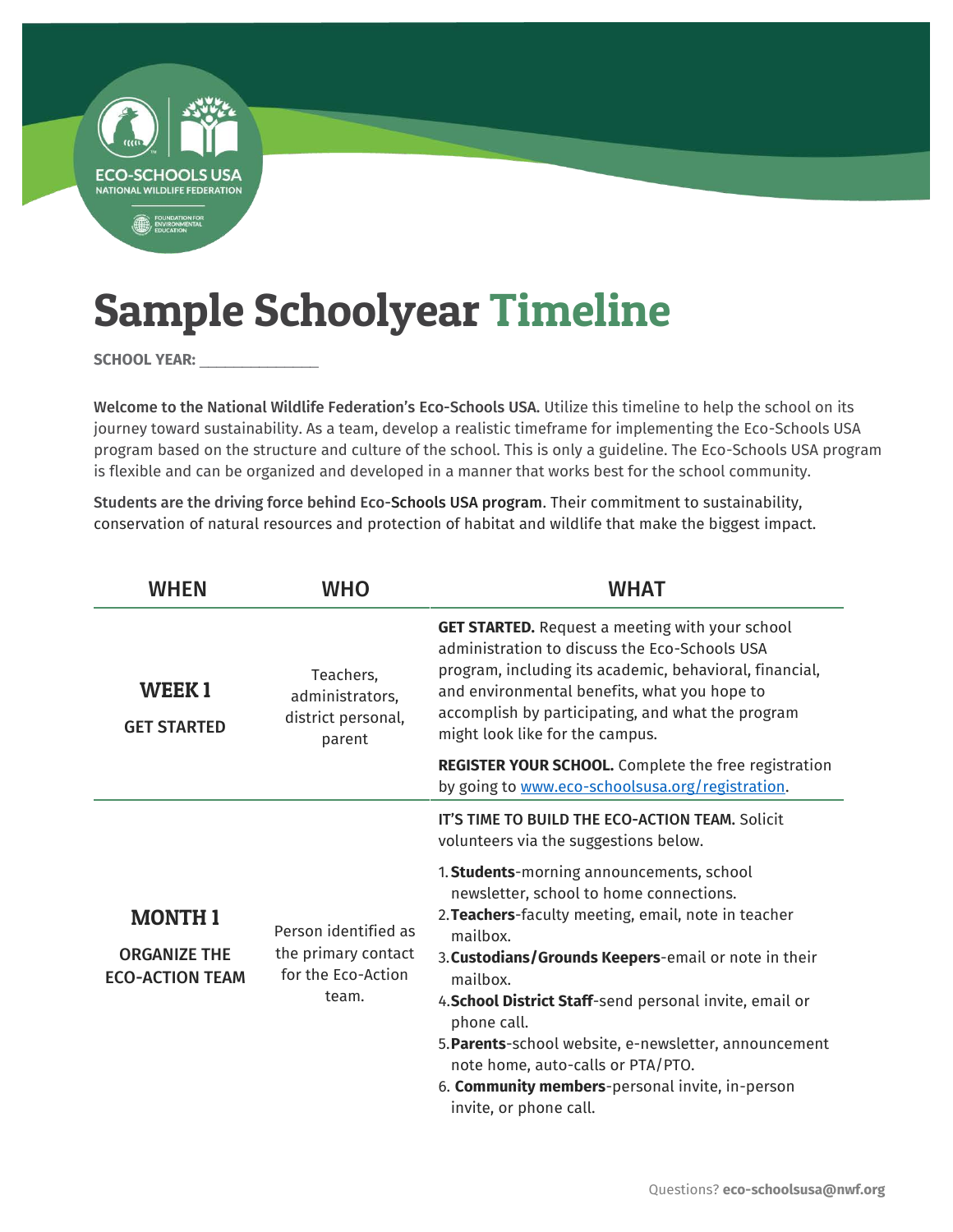



| <b>WHEN</b>                                                                         | <b>WHO</b>                           | <b>WHAT</b>                                                                                                                                                                                                                                                                                                                                                                                                                                                                                                                                                                                                                                                                                             |
|-------------------------------------------------------------------------------------|--------------------------------------|---------------------------------------------------------------------------------------------------------------------------------------------------------------------------------------------------------------------------------------------------------------------------------------------------------------------------------------------------------------------------------------------------------------------------------------------------------------------------------------------------------------------------------------------------------------------------------------------------------------------------------------------------------------------------------------------------------|
|                                                                                     |                                      | HOLD FIRST ECO-ACTION TEAM MEETING. Things to discuss include:                                                                                                                                                                                                                                                                                                                                                                                                                                                                                                                                                                                                                                          |
| <b>MONTH1</b><br><b>ORGANIZE THE</b><br><b>ECO-ACTION TEAM,</b><br><b>CONTINUED</b> | Eco-Action<br>team                   | 1. What is Eco-Schools USA? (brief overview)<br>2. How often should we meet? Be sure to refer to the award checklists, as<br>the meeting number requirements change based on award level.<br>3. First Order of Business- School Environmental Checklist. Schedule a time<br>for the Eco-Action Team to perform this task.                                                                                                                                                                                                                                                                                                                                                                               |
|                                                                                     |                                      | COMPLETE THE SCHOOL ENVIRONMENT CHECKLIST. This checklist is an easy<br>and simple way to start thinking about sustainability at school. The data<br>collected will allow the Eco-Action team to identify priority pathways for<br>further investigation.<br>SCHEDULE AND HOLD SECOND ECO-ACTION TEAM MEETING. Things to<br>discuss include:<br>1. Review results from the Environmental Audit Checklist.<br>2. Identify top three environmental focus areas needing improvement.<br>3. Make copies of the pathway audit(s) and schedule time for the audit(s)<br>to be conducted. *Note* be sure to see if there are district or<br>community personnel who could assist you in conducting the audits. |
|                                                                                     |                                      |                                                                                                                                                                                                                                                                                                                                                                                                                                                                                                                                                                                                                                                                                                         |
| <b>MONTH 2</b><br><b>ENVIRONMENTAL</b><br><b>AUDITS</b>                             | Eco-Action<br>team                   |                                                                                                                                                                                                                                                                                                                                                                                                                                                                                                                                                                                                                                                                                                         |
|                                                                                     |                                      | <b>COMPLETE ONE PATHWAY AUDIT FOLLOWING THE SEVEN STEP</b><br><b>FRAMEWORK.</b>                                                                                                                                                                                                                                                                                                                                                                                                                                                                                                                                                                                                                         |
| <b>MONTH 3</b>                                                                      | Eco-Action<br>team and               | <b>AUDIT WORK:</b>                                                                                                                                                                                                                                                                                                                                                                                                                                                                                                                                                                                                                                                                                      |
| <b>ENVIRONMENTAL</b><br><b>AUDITS</b>                                               | district/<br>community<br>volunteers | 1. Complete another pathway audit if you choose and/or<br>2. Prepare and organize data from the environmental audit(s) for the next<br>Eco-Action team meeting.                                                                                                                                                                                                                                                                                                                                                                                                                                                                                                                                         |
|                                                                                     |                                      | SCHEDULE AND HOLD THE NEXT ECO-ACTION TEAM MEETING. Things to<br>discuss include:                                                                                                                                                                                                                                                                                                                                                                                                                                                                                                                                                                                                                       |
| <b>MONTH4</b><br><b>ECO-ACTION PLAN</b>                                             | Eco-Action<br>team                   | 1. Have members of the Eco-Action team present the data collected from<br>each of the audits.<br>2. Use the data to decide which pathway the Eco-Action Team should<br>address first.<br>3. Begin developing the Eco-Action Plan.                                                                                                                                                                                                                                                                                                                                                                                                                                                                       |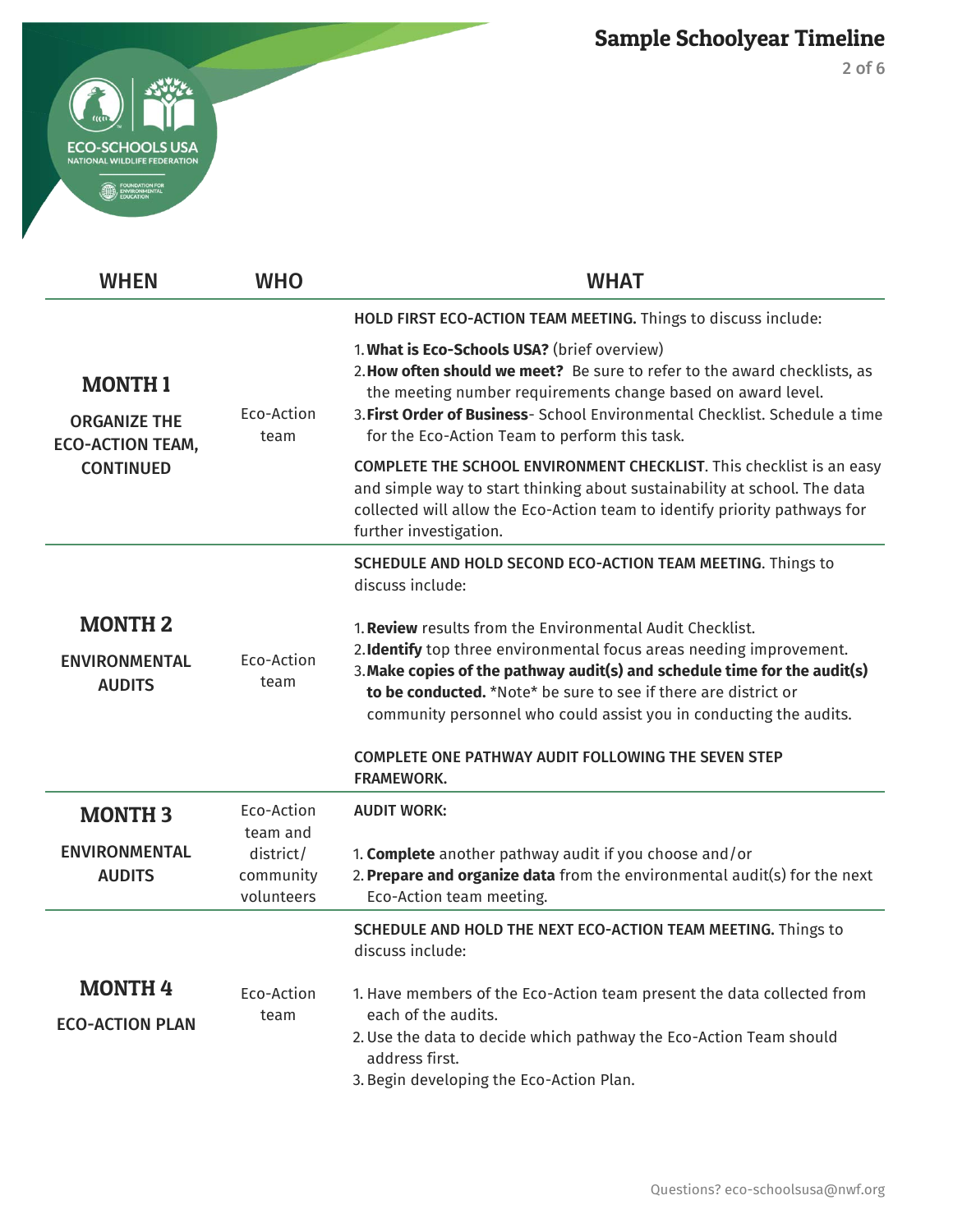



| <b>WHEN</b>                                      | <b>WHO</b>                             | <b>WHAT</b>                                                                                                                                                                                                                                                                                                                                                                                            |
|--------------------------------------------------|----------------------------------------|--------------------------------------------------------------------------------------------------------------------------------------------------------------------------------------------------------------------------------------------------------------------------------------------------------------------------------------------------------------------------------------------------------|
|                                                  |                                        | COMPLETE DEVELOPMENT OF ECO-ACTION PLAN - Strive for goals that are<br>realistic, achievable, and measureable.                                                                                                                                                                                                                                                                                         |
|                                                  |                                        | <b>DEVELOP A CAMPAIGN TIMELINE - Strive for goals that are realistic,</b><br>achievable, and measureable.                                                                                                                                                                                                                                                                                              |
| <b>MONTH 5 &amp; 6</b><br><b>ECO-ACTION PLAN</b> | Eco-Action<br>team                     | 1. How will we get our message out?<br>2. When will it start and when will it finish?<br>3. Will there be weekend work days?<br>4. Will there be assemblies to schedule?<br>5. Are there any expenses? Do we have a fund? Do we need to ask for<br>donations? Do we need to apply for a grant?                                                                                                         |
|                                                  |                                        | BEGIN TO CARRY OUT THE GOALS OF YOUR ECO-ACTION PLAN                                                                                                                                                                                                                                                                                                                                                   |
|                                                  |                                        | 1. Put your campaign in action.<br>2. Monitor and evaluate your progress as you carry out your goals.                                                                                                                                                                                                                                                                                                  |
| <b>MONTH 6-9</b>                                 | Eco-Action                             | Monitoring and evaluation will allow the team to gather quantifiable<br>data, which will be necessary when applying for awards and measuring                                                                                                                                                                                                                                                           |
| <b>MONITOR AND</b><br><b>EVALUATE</b>            | team                                   | the impacts of the school's work. If needed, use the results of the<br>evaluation to make changes to the Eco-Action Plan.                                                                                                                                                                                                                                                                              |
|                                                  |                                        | Over time, it is important for the Eco-Schools program to become a part<br>of the culture of the school. One way in which this happens is to link the<br>Eco-Action Team's work with state-mandated curriculum.                                                                                                                                                                                        |
| <b>MONTH 6-9</b>                                 | school contact,                        |                                                                                                                                                                                                                                                                                                                                                                                                        |
| <b>LINK TO</b><br><b>CURRICULUM</b>              | club sponsor,<br>teachers,<br>students | Look for ways you already address the pathway on which the school is<br>working. For example, if you are working on the Energy Pathway what are<br>the expectations around the topic of energy for the various grade levels<br>at your school? You could have a working session for groups or grade<br>level teachers to work on this or create a professional learning<br>community around the topic. |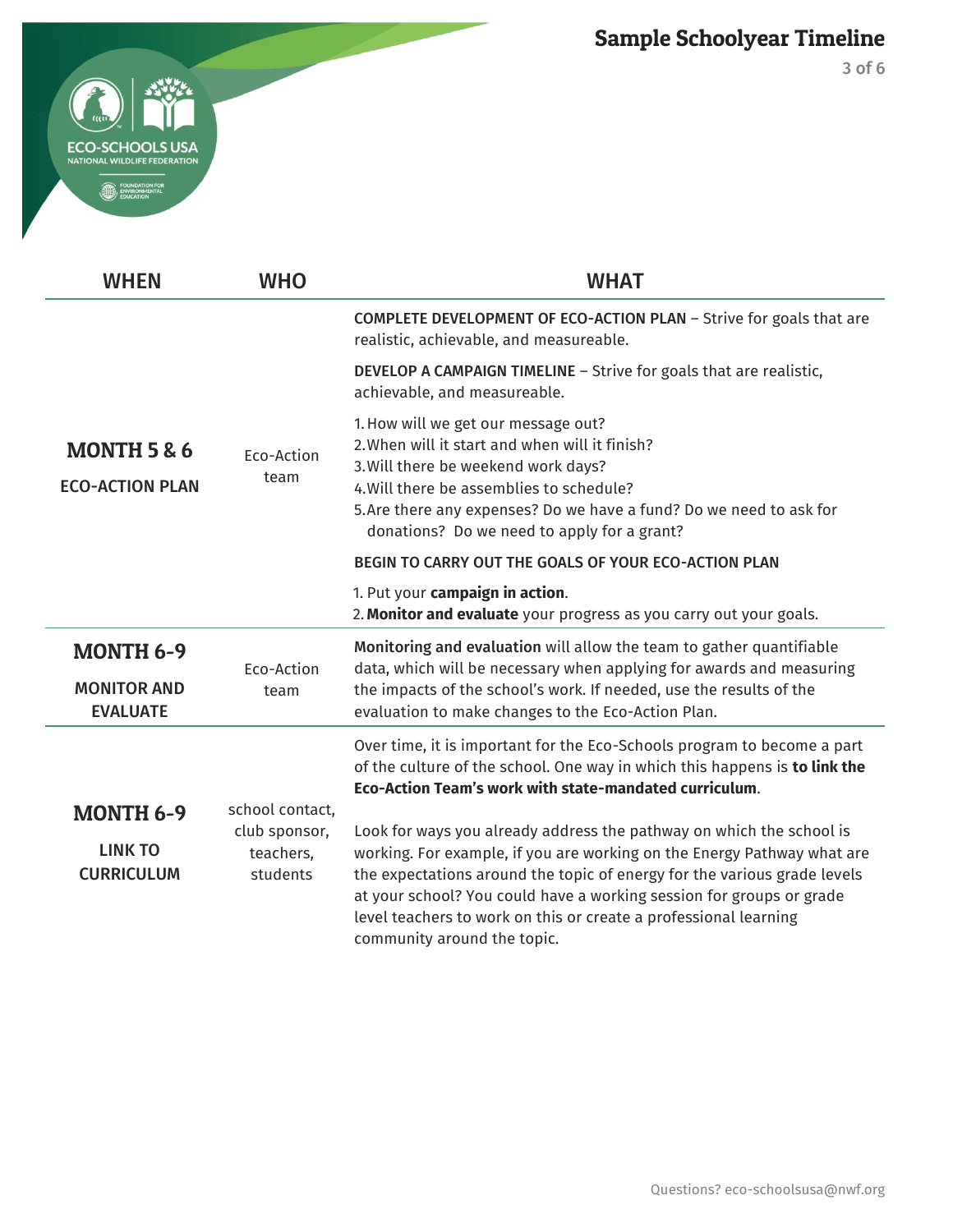

4 of 6

| <b>WHEN</b>                                                | <b>WHO</b>                                                                                | <b>WHAT</b>                                                                                                                                                                                                                                                                                                                                                                                                                                                                                                                                                                                      |
|------------------------------------------------------------|-------------------------------------------------------------------------------------------|--------------------------------------------------------------------------------------------------------------------------------------------------------------------------------------------------------------------------------------------------------------------------------------------------------------------------------------------------------------------------------------------------------------------------------------------------------------------------------------------------------------------------------------------------------------------------------------------------|
|                                                            |                                                                                           | Expand the focus of your program beyond the school and out to the local<br>community. Involving your community will bring a wide array of benefits.<br>Below are just a few ideas.                                                                                                                                                                                                                                                                                                                                                                                                               |
| <b>MONTH 6-9</b><br><b>INVOLVE THE</b><br><b>COMMUNITY</b> | Eco-Action team                                                                           | Publish information about Eco-Schools activities and pathway audit<br>1.<br>results on the school's website or create an Eco-Schools page on your<br>school website to disseminate your work.<br>Send letters to local businesses seeking support for initiatives.<br>2.<br>Encourage students, with adult supervision, to go out into the<br>3.<br>community by being a part of events, talking at council meetings,<br>asking for donations, etc.<br>Have students contact your local newspaper and ask the paper to<br>4.<br>publicize details about the success of your Eco-Schools program. |
| <b>MONTH 8-9</b>                                           |                                                                                           | The Eco-Code can take many forms. It is a mission statement for your<br>school and should be reflective of both your Eco-Action Plan and your<br>curriculum.<br>Consider:                                                                                                                                                                                                                                                                                                                                                                                                                        |
| <b>CREATING AN</b><br><b>ECO-CODE</b>                      | Eco-Action team                                                                           | Holding a competition to create the Eco-Code.<br>1.<br>Ensuring that students play a central role in its creation.<br>2.<br>Displaying the code prominently in the main entrance and<br>3.<br>throughout the school.                                                                                                                                                                                                                                                                                                                                                                             |
|                                                            |                                                                                           | <b>CELEBRATE SUCCESSES!</b>                                                                                                                                                                                                                                                                                                                                                                                                                                                                                                                                                                      |
| <b>MONTH 9</b><br><b>END OF YEAR</b>                       | Teacher,<br>administrators,<br>district<br>personnel<br>and/or parent/<br>Eco-Action team | Apply for an Eco-Schools USA Award.<br>1.<br><b>Plan</b> a celebration for the team or a school-wide event.<br>2.<br>Where have you ended your year? What goals did the team meet?<br>3.<br>What work still needs to be completed?<br>4. Recognize students and community members for their contributions.<br><b>Update</b> the school's dashboard and team's contact information for<br>5.<br>the Eco-Action team members.                                                                                                                                                                      |
|                                                            |                                                                                           | Summer: You may want to keep in contact with the Eco-Action Team<br>via an email list, website announcements, etc. Plan a summer clean-<br>up day or weed warrior activity for the school garden. There may also<br>be community gardening or greening festivities in which the team<br>could participate to keep up the momentum.                                                                                                                                                                                                                                                               |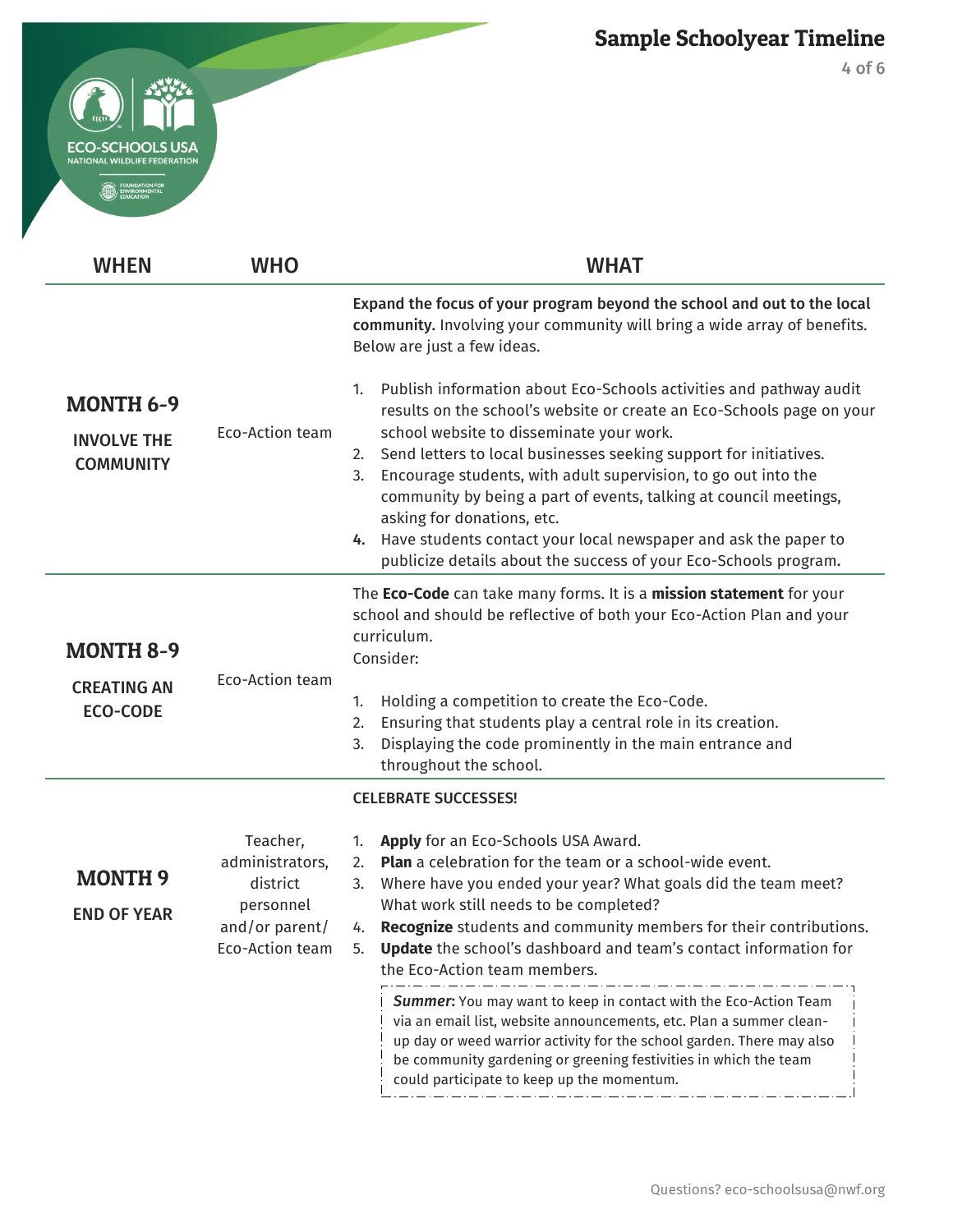

| $\overline{a}$ |                                                                                                                                    |
|----------------|------------------------------------------------------------------------------------------------------------------------------------|
|                | <b>ECO-SCHOOLS USA</b><br><b>NATIONAL WILDLIFE FEDERATION</b><br><b>FOUNDATION FOR</b><br><b>ENVIRONMENTAL</b><br><b>EDUCATION</b> |

| <b>WHEN</b>                                                 | <b>WHO</b>                                                                                | <b>WHAT</b>                                                                                                                                                                                                                                                                                                                                                                                                                                         |
|-------------------------------------------------------------|-------------------------------------------------------------------------------------------|-----------------------------------------------------------------------------------------------------------------------------------------------------------------------------------------------------------------------------------------------------------------------------------------------------------------------------------------------------------------------------------------------------------------------------------------------------|
|                                                             |                                                                                           | SCHEDULE THE FIRST ECO-ACTION TEAM MEETING OF THE NEW SCHOOL<br>YEAR. Things to discuss:                                                                                                                                                                                                                                                                                                                                                            |
| <b>MONTH 10</b><br><b>BACK TO SCHOOL</b>                    | Teacher,<br>administrators,<br>district<br>personnel<br>and/or parent/<br>Eco-Action team | 1. Review the Seven Step Framework and Eco-Code.<br>2. Review the checklists for Silver and Green Flag Awards.<br>3. Make plans to create the next Eco-Action Plan based on the results of<br>the School Environment Checklist performed in the previous year or<br>plan to conduct this year.<br>4. Develop a communications schedule to keep the school and<br>community engaged and involved. (I.e., announcements/newsletters/<br>action days). |
| <b>MONTH 12-18</b><br><b>MONTIOR AND</b><br><b>EVALUATE</b> | Eco-Action team                                                                           | Monitoring and evaluation will allow the team to gather quantifiable<br>data, which will be necessary when applying for awards and measuring<br>the impacts of the school's work. If needed, use the results of the<br>evaluation to make changes to the Eco-Action Plan.                                                                                                                                                                           |
|                                                             |                                                                                           | Over time, it is important for the Eco-Schools program to become a part<br>of the culture of the school. One way in which this happens is to link the<br>Eco-Action Team's work with state-mandated curriculum.                                                                                                                                                                                                                                     |
| <b>MONTH 13-17</b><br><b>LINK TO</b><br><b>CURRICULUM</b>   | school contact,<br>club sponsor,<br>teachers,<br>students                                 | Look for ways you already address the pathway on which the school is<br>working. For example, if you are working on the Energy Pathway what are<br>the expectations around the topic of energy for the various grade levels<br>at your school? You could have a working session for groups or grade<br>level teachers to work on this or create a professional learning<br>community around the topic.                                              |